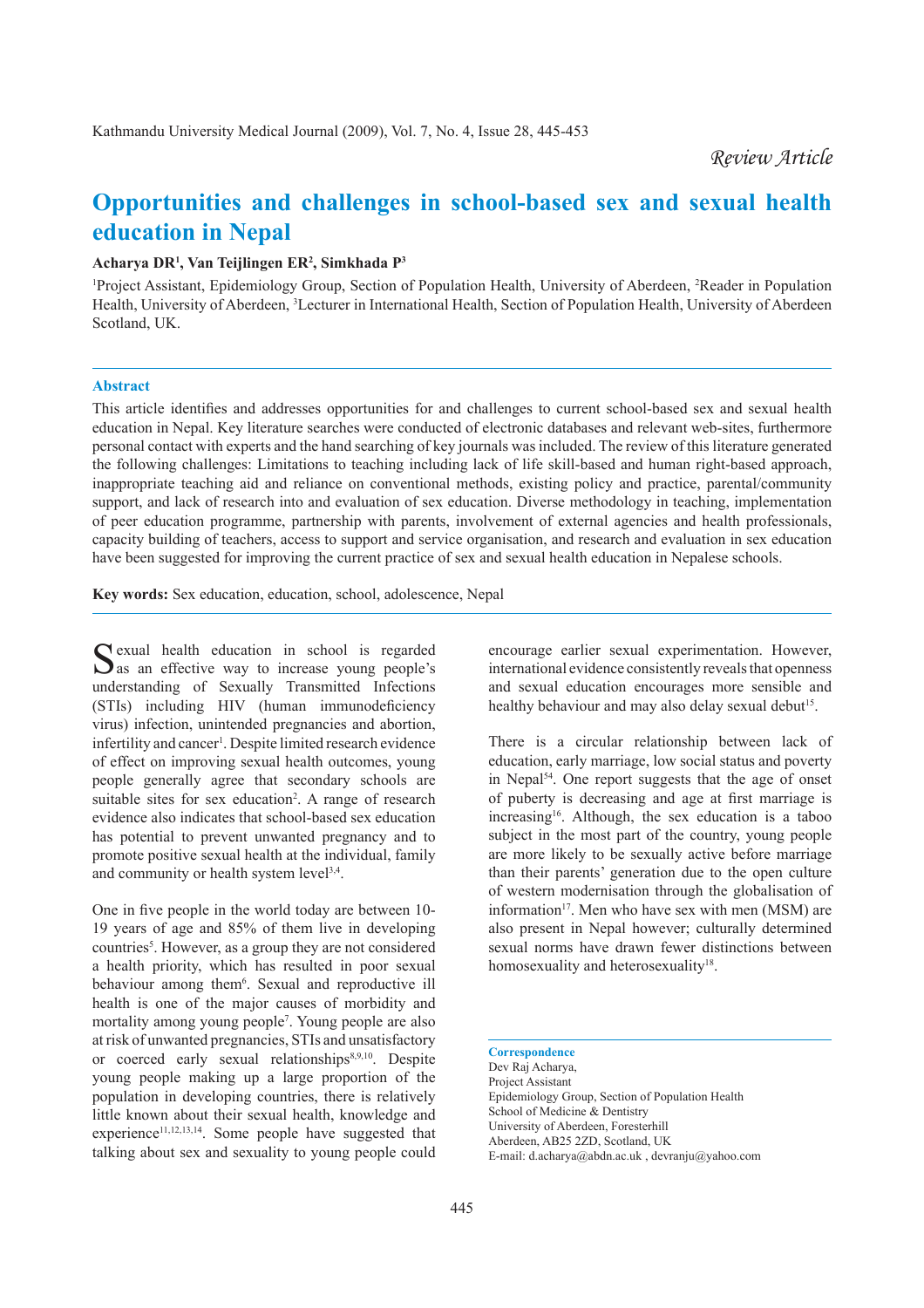The first National Health Strategy was implemented in 1998 and National Adolescents Health and Development Strategy in 2000 in the country<sup>19,20,21</sup>. Based upon this strategy, pupils are taught basic sex education at higher secondary level using the textbook *Health, Population and Environment*<sup>22</sup>. Teaching sexual health is often very poor, which is directly associated with teacher's embarrassment, lack of knowledge and poor teaching techniques. In addition, teachers are also confused as existing courses are insufficient to address young people's need<sup>23,24</sup>. Nepalese schools evaluate the sex education programme in exam set up which is uncommon in developed countries such as the UK. Apparently, schools examine the more easily taught, less challenging, factual and biological issues where as the broader issues such as feelings and relationships are often being overlooked<sup>30</sup>. Nepalese schools are also involving health professionals and experts to deliver sex education with the support from Non-Government Organizations (NGOs). However, there is a lack of coordination and cooperation between schools and NGOs to share any evaluations and areas that can be improved.

## **Materials and methods**

This article reviews the literature in developing and delivering sexual health education programmes relevant to Nepalese secondary education. We highlight major challenges and key issues and suggest some possible improvements. Electronic databases such as Medline, CINAHL, Science Direct, Popline, Scopus and Google Scholar were searched to access the journals between 1987 and 2008. Documents published on World Health Organization (WHO), United Nations Population Fund (UNFPA), Ministry of Health (MoH), the National Centre for AIDS and STD Control (NCASC) websites were also accessed to assess relevant reports and papers. Published and unpublished organizational reports, relevant articles and some grey literature were also included in this paper.

# **Key Issues**

The literature suggests four main issues which can help to improve the quality of school-based sex education in Nepal: (1) limitations to teaching; (2) policy and practice; (3) parental and community support; and (4) research in school-based sex education.

# **Limitations to teaching**

Education plays a vital role in guiding and changing young people's behaviour<sup>16</sup> and teachers are the main delivers of sex and reproductive health education in schools. However, very few have received specific training to do  $so<sup>26</sup>$ . Most Nepalese teachers, from both government and private schools, are reluctant to discuss sex education. Improving teachers' training and skills is particularly successful in boosting the confidence of those teachers who think that delivery of sex education curricula as most challenging. Various studies have also recognized that on-going professional development is needed to sustain teachers' confidence in delivering effective sex education<sup>27,28,29</sup>.

There are conflicting interests among teachers, parents and pupils regarding sex education. Teachers in Nepal often deliver biological information, whereas parents are more interested in moral education. Pupils are looking to acquire more insights into life skill-based sex education. Thus, there is a need to consider these interests and to develop teacher training which moves away from superficial biological coverage towards a more inclusive programme<sup>30</sup>. Some teachers consider their pupils to be too young for sex education<sup>2</sup>. However, studies in industrialised countries have highlighted the need to start sex and relationship education at an earlier age, preferably in primary school $31,32$ .

The complexities of the relationship between gender and sex education need to be explored, since sexuality, like other aspects of life, work, culture or science is gendered in Nepal. The inequalities which are associated with gender will affect behaviour and attitudes in fundamental ways<sup>33</sup>. One study suggested that girls and boys responded differently to the sex education programmes, and that boys reacted more negatively than girls $34$ . Thus, there is a need for better strategies to (a) reach the boys effectively; and (b) maintain the girl's interests.

In addition, there are not enough audiovisual materials to teach sex education programme in Nepalese schools. Teachers have to rely on a textbook which hinders the effective teaching of sex education. It has created an uncomfortable situation for them and they want to do better<sup>24</sup>. In order to achieve the key objectives of sex education, a more positive attitude is needed to develop effective teaching aids.

# **Existing policy and practice**

Policy initiatives and examinations of sexual health education in Nepal are relatively recent. In this context, the National Reproductive Health Strategy (1998) and the National Adolescent Health and Development Strategy (2000) are important policy documents for sex education<sup>19, 20, 21, 22</sup>. At present there is an evidence of wide variations between schools in the nature and extent of the provision. As a response to better sexual health and response to HIV, sex education should be given a higher profile in government policy and practice<sup>35</sup>.

Premarital and extramarital sex has been discouraged in Nepal and most of the Asian countries<sup>36,37</sup>. Although,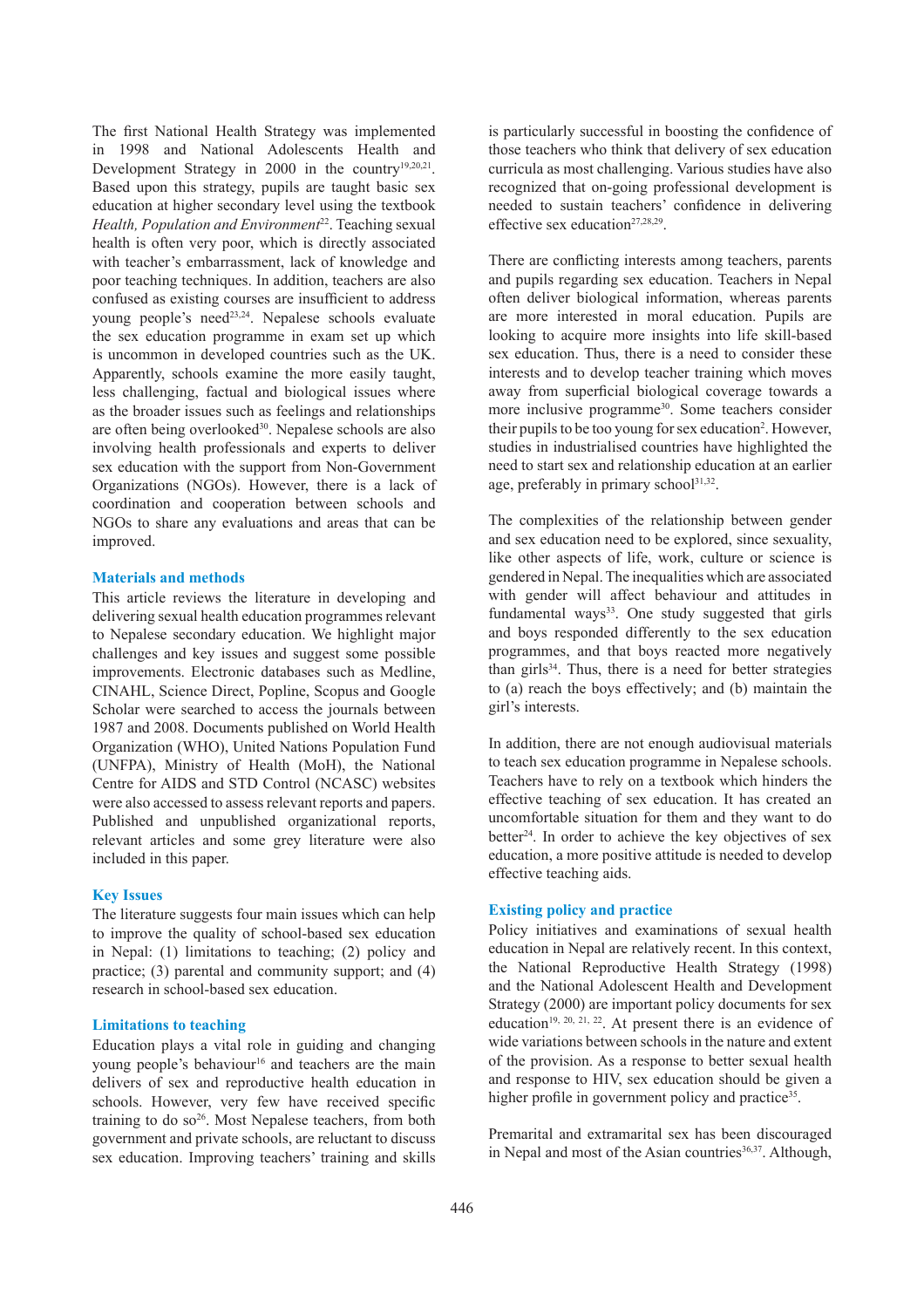studies carried out in different geographical settings have shown that unmarried adolescents in Nepal are becoming more sexually active<sup>38,39</sup>. Education about responsible sexual behaviour and specific, clear information about the consequences of sexual intercourse is frequently not offered in the home, at school, or in other community settings in Nepal<sup>40</sup>. In order to formulate and implement effective health policies and programmes for young people, it is important that the prevalence of highrisk taking behaviour and its contributing factors are identified.

Some argue that outside experts; such as health workers could be more effective and informative than teachers for teaching sex education. Young people also like outsiders if they are trained in a manner to increase their comfort level around discussing sexuality and sexual health<sup>41</sup>. Experts are valued for their technical expertise and their ability to handle embarrassing subjects. Those external experts could take the pressure off teachers when dealing with highly sensitive topics, since they do not have to maintain an ongoing relationship with pupils28. Some others emphasize that separate classes for girls and boys improve sex education $24$ . However, the current policy framework does not mention the involvement of external agencies nor the idea to teach boys and girls separately. It is widely considered that healthy living should not be limited to the classroom; rather it should be extended beyond it. Schools and authorities should also understand the rights and responsibilities of the parents and young people. Thus, there is a need for appropriate policies to enable the delivery of sex education which educates, enables and protects young people.

# **Parental and community support**

In Nepal, parents often believe that pupils are too young to discuss sexual issues and that sex education encourages their children to engage in sexual activity<sup>37</sup>. They may try to control their children's behaviour; however young people report having numerous opportunities for planned and unplanned sexual encounters. An earlier study conducted in three districts; Kathmandu, Makwanpur and Chitwan showed that about 20% of unmarried young people were sexually active of which  $16\%$  reported multiple partners<sup>42</sup>. A comparative study on substance use and pre-marital sex among adolescents (age 15-19), found that protective childhood family characteristics such as growing up with two parents, absence of frequent family conflict and having close relationships with parents tend to decrease the probability of early initiation of sexual intercourse<sup>39</sup>. Moreover, the lack of dialogue between schools and parents in the context of sex education might damage school's reputation in an era of parental choice<sup>29</sup>.

Parental support is the primary need for schools which offer sex education. However, both parents and pupils should be engaged in initiatives to promote respect and responsibility<sup>43</sup>. A study shows that only  $7\%$  boys and 14% of girls have received information about sex and relationship from their parents<sup>44</sup>. For the parents, delegating sex education to the schools mitigates them of an uncomfortable responsibility which they often feel inadequate to fulfill<sup>45</sup>. Therefore, it is important that schools communicate about sex education with parents, community people and pupils at an early stage.

#### **Review and research in sex education**

Sex education programme in Nepalese schools is generally regarded as worthwhile. However, there are very little research conducted into the quality and effectiveness of sex education, apart from some pilot studies<sup>46</sup>. Various studies and organisational reports suggest that a significant proportion of Nepalese young people are at risk of HIV, have high adolescent fertility and are engaged in high risk behaviour $47,48,49$ . However, we do not know to what extent this reported sexual behaviour among young population is representative of all puplis. Schools which do not have a strategic approach to research and evaluation are more unlikely to be consistent in the review and evaluation of sex education programmes<sup>31</sup>.

Nepalese schools need support and encouragement to evaluate the quality and effectiveness of their sex education programme and the acceptability of such programmes to all stakeholders. Although, schools and research organisations wish to conduct research in sex education, there are few resources available, and a high competition for that limited funding. Thus, there is an urgent need for government and research funders to invest in research to address how we can effectively encourage young people to enjoy more fulfilling relationship and choose healthier sexual lifestyles<sup>50</sup>.

#### **Ways forward**

There is no quick fix to resolve the issues listed above. Several studies carried out on school-based sex education in developed and developing world may provide some insight into sex education in Nepal. We address the underlying question: "What can we learn from the available evidence to help make Nepalese school-based sex education programme more effective?"

## **Diverse methodology in teaching**

It is not enough to give young people relevant sexual health knowledge on the assumption that they will simply choose less risky options. The social world of young people needs to change in order to allow well functioning and safe relationships to be seen as normal and desirable<sup>51</sup>. However, the social reality concerning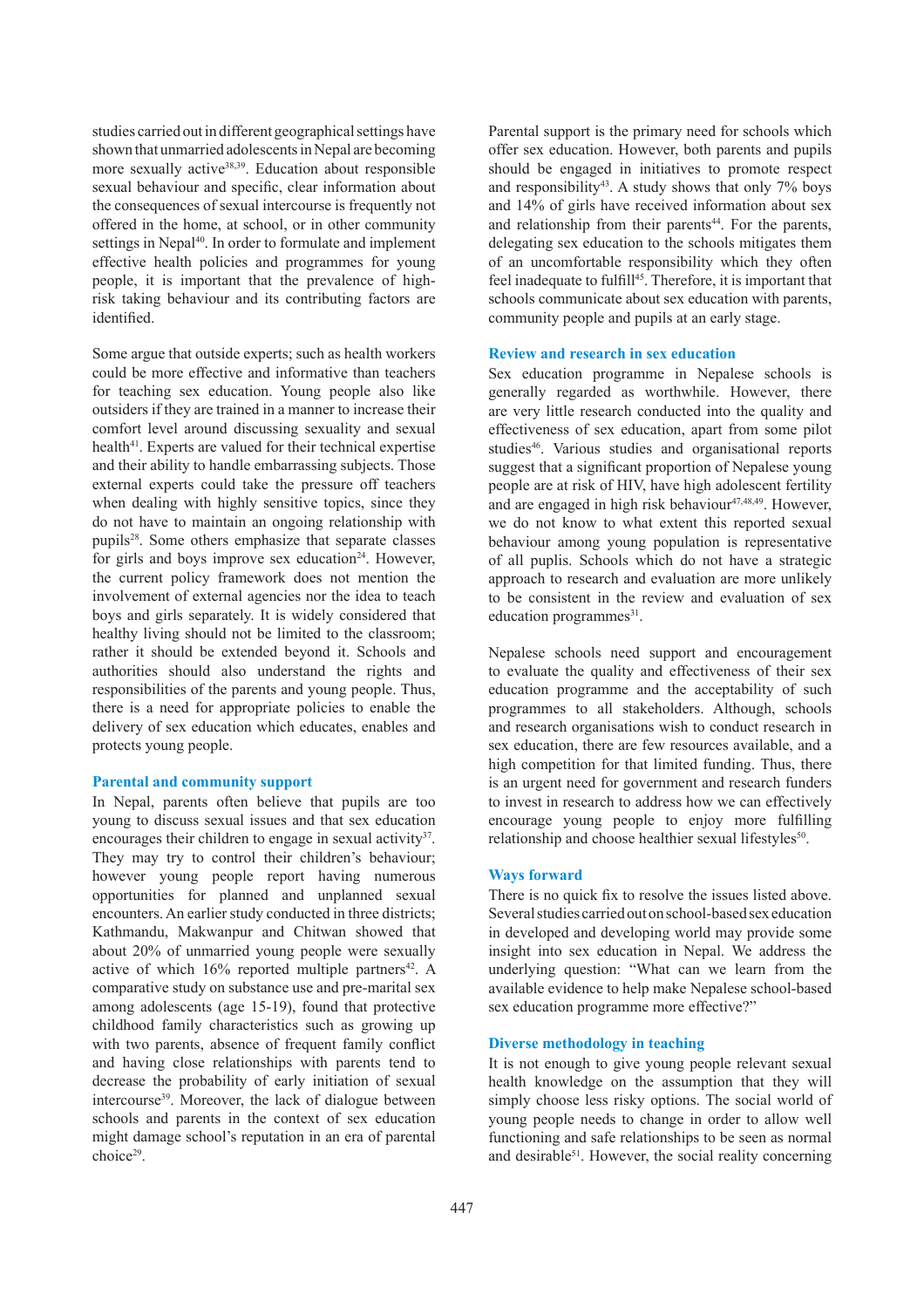behaviour, and the personal beliefs about that behaviour, constructed in the minds of individual young people, can differ greatly. Therefore, it is not just what is being taught that is important, but how, in what setting and by whom.

Sex and relationship education is a lifelong process through which young people acquire knowledge and skills. It develops beliefs, attitudes and values about their sexuality and relationship within a moral and ethical framework. Schools need to be an open and positive environment for young people to discuss sexual health issues which will be beneficial in developing their sexuality<sup>52</sup>. Effective sex education can help to achieve school's aim of providing accurate and relevant information about the physical and emotional changes that young people and children experience throughout their formative years and into adulthood. Young people want better quality sex education at school which needs to include emotional as well as physical aspects of sexuality<sup>53</sup>. Cultural and psychological impact of sexual relationships also needs to be explored and effective interventions should be implemented.

In a traditional society such as Nepal, many parents fear that sex education would spoil their daughters and may create a problem of finding suitable husbands<sup>54</sup>. Greater access to sex education for girls is a logical step towards delaying childbearing and creating better lives for women. However, a longer period of being single is likely to increase the chance of premarital pregnancy and STIs, especially in an environment in which information and services are not easily available to unmarried girls. Young people need life skills which have a range of personal and interpersonal ability such as assertiveness, communication and decision making skills. These are essential to help young people make informed choices, develop skills relevant to reducing risks, maintain relationship and manage emotions<sup>55</sup>. It is considered as a set of psychosocial competencies that enable young people to think critically about health risks, communicate effectively and make responsible decisions that impact on their health<sup>56</sup>.

Teacher should move from the didactic method of teaching, which is very common in Nepal, and initiate interactive learning, whereby young people are engaged in structured activities or tasks. This encourages them to take part in interaction, provides opportunities to generate and share ideas, challenge one another constructively and explore a range of issues relevant to their lives. Such initiation should be human rightbased, help improve young people's confidence and aspirations, and increase their participation in decision making. The latter refers not only to decision-making around their own sexual health, but also to the wider

social and community environments within which young people's sexuality is negotiated $57$ . Thus, teachers need to use a more informal approach whereby pupils take more responsibility for their learning and the teacher facilitates rather than 'teaches'. This will allow teachers to take sensitive account of the range of maturity and experience in any class.

# **Peer educators mobilisation**

Peer-led sex education is currently popular and has been identified as a promising strategy for reducing teenage pregnancy. It is defined as sharing of information, values and behaviours by members of similar age or status group58. Common to the principal of peer education is the idea that behaviour is influenced by an individual's social network and the normative values and beliefs that exist among friends, peers and family.

Comparing with traditional teachers-led sex education, the peer-led sessions are often more enjoyable and interactive. The student recognises the peer educators as highly motivated and they are more likely to report that they have learnt something new. Students taking part in peer-led sessions were more able to ask questions and take part in discussions which have modestly improved their sexual behaviour<sup>59,60</sup>. It is found that scripts, carefully developed with young people, which reflect their perceptions, language and experience can help stabilise the quality and fidelity of the learning experiences<sup>51</sup>.

Although peer education is an effective programme strategy, the initial costs of implementing could be high, due to the ongoing need to adequately train, support, and supervise, and equip them with resource material $61$ . Further limitations to peer education are that it may be challenging to maintain power relationship and confidentiality with their peers. It may also not always be influential to promote behaviour change on certain topics. Therefore, the influence of status, power, and rank must be considered when designing school-based peer education programmes.

## **Partnership with parents**

The greater involvement of parent with schools and with teachers can enhance the effectiveness of health education programmes $62$ . Parents' participation in the planning of sex education programme is particularly important since their values can influence the young person's attitudes and beliefs. Teachers have to take account of the range of those beliefs, attitudes and values in their pupils. Although, it may not easy to discuss sensitive issues with parents in Nepal, there is a growing body of research which indicates that communication with parents can help delay the age of first intercourse $63$ .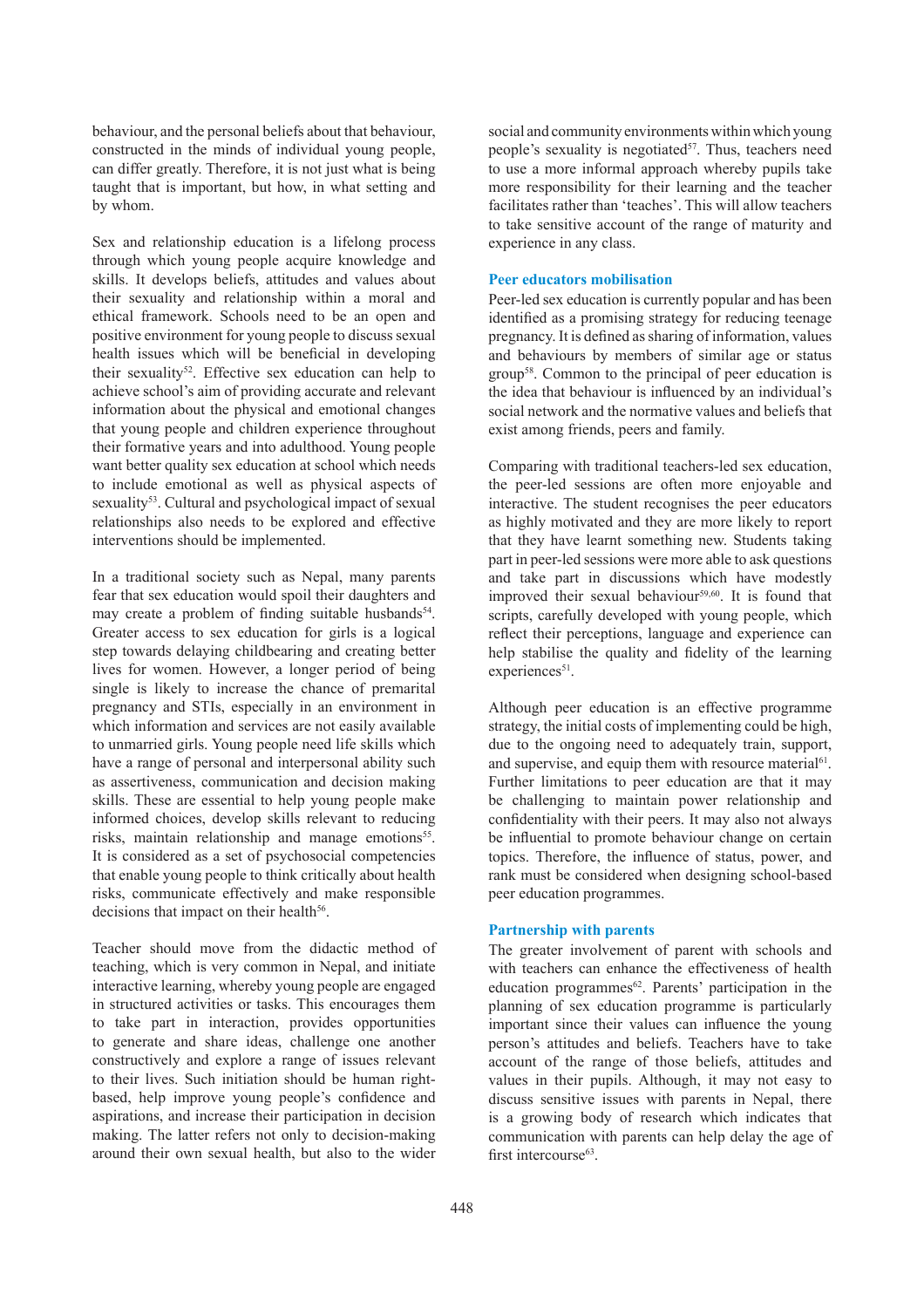Parents are diverse in terms of beliefs and values, family structure, sexual orientation and parenting styles to their children. Working with parents should reflect these components and make sure that the delivery of information is sufficient. Although, school-board meeting and parent-teacher associations are supposed to be an opportunity to consult with parents, schools need to promote a direct dialogue with them to get their  $responents^{28}$ . It is important to provide pupils with an education that addresses their reproductive health needs in a holistic manner. It is also useful to develop a parent curriculum that should provide basic reproductive health information to parents and promote better communication between children and parents<sup>64</sup>. Parents should also feel that they have no reason to prevent their children attending any aspect of sex education, and should ensure their continuing attendance.

#### **Role of external agencies and health professionals**

Sex education is a community and family responsibility and should therefore involve the various partners who have different, but complementary roles. Young people need information on sources of health advice, appropriate helplines and access to local sexual health services. Health professionals, who are most accessible to young people and acceptable for schools can provide advice and treatment to young people in a confidential setting. Teachers working with health professionals who have a presence in schools and have built up relationships with young people over time are well recognised and favoured<sup>31</sup>.

However, young people are also more likely to seek advice and information from friends and family than from health professionals<sup>2</sup>. One of the possible reason for this is that pupils worry about being judged and stigmatised during sex education. Thus, health professionals should be adequately trained to meet pupils' needs<sup>65</sup>. Appropriate shared professional protocols with external agencies should also be in place to address pupil's welfare and the rights and responsibilities of parents<sup>28</sup>. Many of the traditional organisations of sexual health and family planning clinics provide contraceptive help and advice. The majority of young people believes that they could be stigmatised using such services. Therefore, young people wish the sexual health services of such organisation to be associated with other services.

#### **Teaching and capacity building**

Delivery method is an important part of teaching and well-trained teachers are critical for quality education. Such educational quality will help to achieve the importance of Sexual and Reproductive Health, which is across all eight UN Millennium Development Goals<sup>66</sup>. It helps to ensure that pupils are being told the facts

in a manner relatively abstracted from their lives in broader social contexts. Many teachers are still uneasy about delivering sex education and talking about sex with the pupils. There is evidence that sex education can be ineffective whenever teachers lack confidence and up-to-date knowledge and therefore lose credibility with pupils<sup>67</sup>. It is essential to enhance their own selfefficacy in relation to lesson delivery, before they feel that the new methods in sex education threaten their expertise.

An evaluation of a school-based sex education programme (SHARE) in the UK showed that teacher training developed significant improvement between pre- and post- training, the greatest changes being amongst those with lowest confidence<sup>68</sup>. Many teachers declared that the course to be one of the best training experiences of their careers and 86% said they were 'very glad' to have attended. Thus, it is important that teachers have particular training and exposure that sensitises them to the importance of the subject matter. It provides them with skills on how to communicate such topic in a manner so that students and teacher both could be benefited $69$ .

#### **Support service and access to information**

Difficulties in gaining access to contraception and finding an acceptable method of contraception can contribute to unprotected sexual intercourse among young people. In contrast, proximity to youth-centred services is strongly associated with lower rates of teenage pregnancies<sup>70</sup>. Young people like services which can provide advice and treatment within a confidential setting. It is recognised that sex education programme in secondary schools should include the information about family planning, responsible methods and service of local clinics.

Young people could be reluctant to go to health workers for their sexual health problem. They report that confidentiality, a non-judgemental approach, informality, accessibility, and the ability to choose whether they see a male or female health worker are the most important factors in deciding whether to use services. The health workers therefore, need to be trained to understand young people's sexual behaviour better and maintain confidentiality $48$ . It can help to bridge the gap between service providers and young peoples. Most schools and health clinics are open at the same time in Nepal. Thus, young people need to absence their school if they need some sorts of sexual health information and service. Thus, it is crucial to open the sexual health clinics during weekends and school holidays for young people attending school<sup>71</sup>.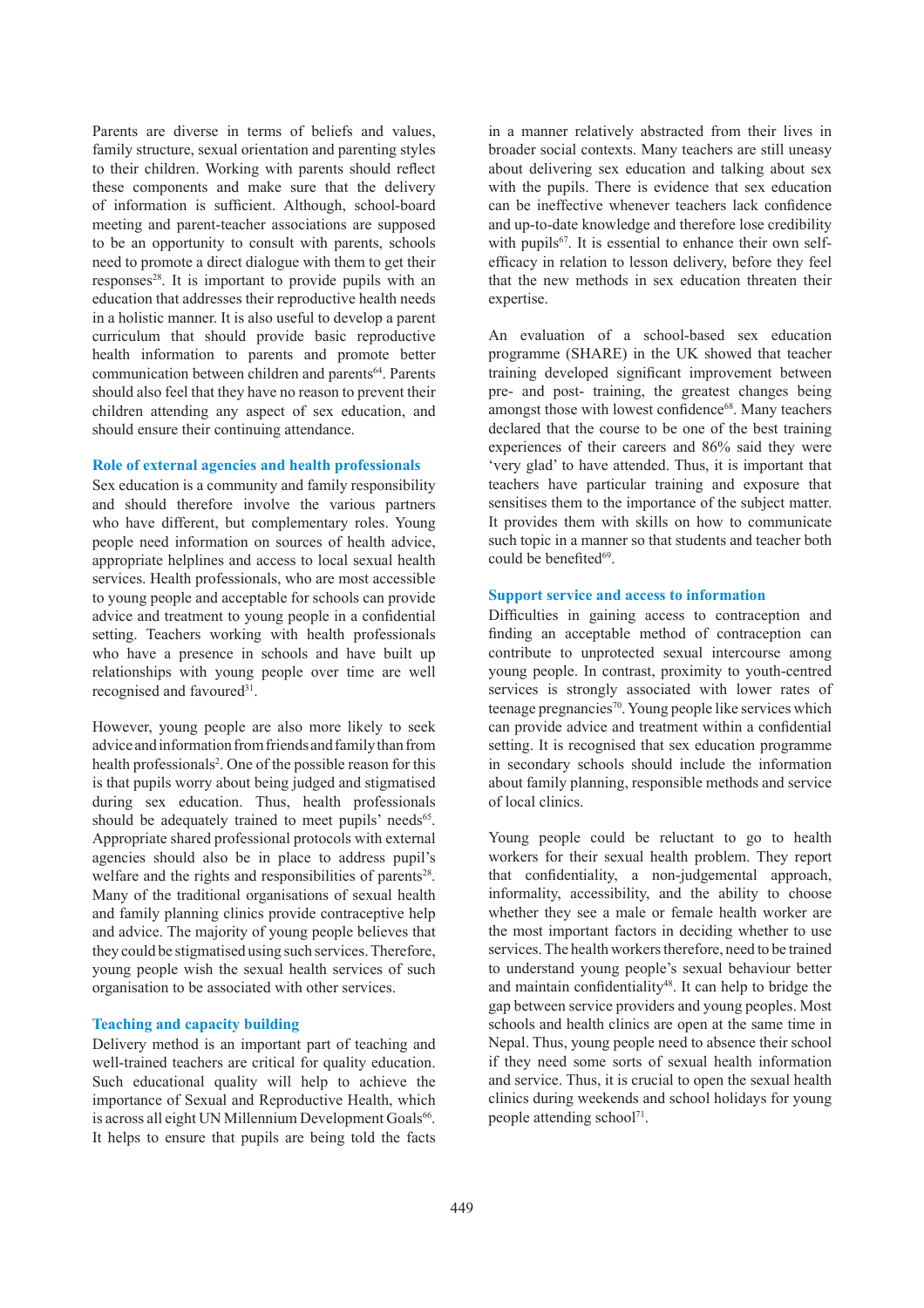#### **Research and Evaluation**

Knowing where you are, what you can build on and what needs to be improved helps to solve particular, existing problems of sex education. Effective schools are those which do the job by delivering a good quality of sex education to their pupils<sup>72</sup>. Self-evaluation is a reflection on sex education practice in schools which use a quality indicator as the basis for gathering evidence and making evaluative judgements.

A good quality evaluation research on sex education is critical for policy makers and practitioners to understand the needs of sex education and the existing gaps. Such evaluations help schools to identify the need of support by local authority in development and delivery of their policies and findings, and require a realistic amount of time<sup>9</sup>. So far, there has been increase in strong research and advocacy unit in Nepal, and a range of scientific papers has been published from national and global context. Globalised media has also contributed in informing and transferring the best practices on sex education accompanied by the schools in international level. However, government and research funders should invest in discovering how we can effectively and cost-effectively fit such practices in Nepalese context. Therefore, in order to provide greater momentum to sex education in Nepalese schools, more empirical research is needed to establish a clearer picture of the benefits.

# **Conclusion**

Young people are living in a world of fast and farreaching change, a world of emerging uncertainties in the social, political, technological and economic environments. In this globalised world, the emphasis should be on continuous review and improvement of the quality of sex education, on planning and delivering a better service. It is clear that most Nepalese schools should offer better and more appropriate sex education. Since schools play an important role in informing young people about sexual health matters, there are many areas that need to be improved for the effective sex education. Nepalese schools evaluate the effectiveness of sex education in exam set up, and covers factual and biological issues rather than dealing with feeling and relationships. Sex and sexuality education in Nepalese schools requires further research and evaluation, since it is still very much in its infancy.

Young people are vulnerable to negative sexual health outcomes, and they should be provided with information and skills to reduce such vulnerability. Life-skill based knowledge helps them to take important decisions, especially in the formation of partnerships and in the process of sexual negotiation. Development of multi-agency working to ensure effective and sustainable participation of parents and other external agencies are basic requirements, to seek important guidance and information to improve sex education. Similarly, appropriate training of teachers would benefit comprehensive sex education, as would peer education. The latter would provide young people with opportunities to share their views. It is well documented that sexual relationships are not always mutually desired; in many instances, they are likely to be unsafe, unwanted and coercive. Thus, there is a need to increase access to sexual health services, when needed, to the young people.

## **References**

- 1. Gallant M, Maticka-Tyndale E. School-based HIV prevention programmes for African youth. Social Science and Medicine. 2004; 58(7):1337-51.
- 2. Reeves C, Whitaker R, Parsonage RK, Robinson CA, Swale K, Bayley L. Sexual health services and education: young people's experiences and preferences. Health Education Journal. 2006; 65(4): 368-79.
- 3. Butler PA. What constitutes sexual health? Progress in Reproductive Health Research [homepage on the internet]. Geneva: World Health Organisation; 2004 [cited 2007 Jul 3]. Available from: http://www.who.int/ reproductive-health/hrp/progress/67.pdf.
- 4. Saito M. Sex education in school: preventing unwanted pregnancy in adolescents. International Journal of Gynecology & Obstetrics. 1998; 63:157-60.
- 5. Keeney GB, Cassata L, McElmurry BJ. Adolescent health and development in nursing and midwifery education. Geneva: World Health Organization; 2004.
- 6. Bayley O. Improvement of sexual and reproductive health requires focusing on adolescents. Lancet. 2003; 362(9386):830-1.
- 7. WHO. The second decade: improving adolescent health and development [homepage on the internet]. Geneva: World Health Organisation; 1998 [cited 2008 Nov 4]. Available from: http:// www.popline.org/docs/1328/143704.html.
- 8. Singh S, Darroch JE. Adolescent pregnancy and childbearing: levels and trends in industrialized countries. Family Planning Perspective. 2000; 32:14-23.
- 9. Social Exclusion Unit. Teenage pregnancy [homepage on the internet]. London: Stationery Office; [updated 1999; cited 2007 Aug 07]. Available from: www.socialexclusion.gov.uk/ downloaddoc.asp?id=69.
- 10. Wight D, Henderson M, Raab G, Abraham C, Buston K, Scott S, et al. Extent of regretted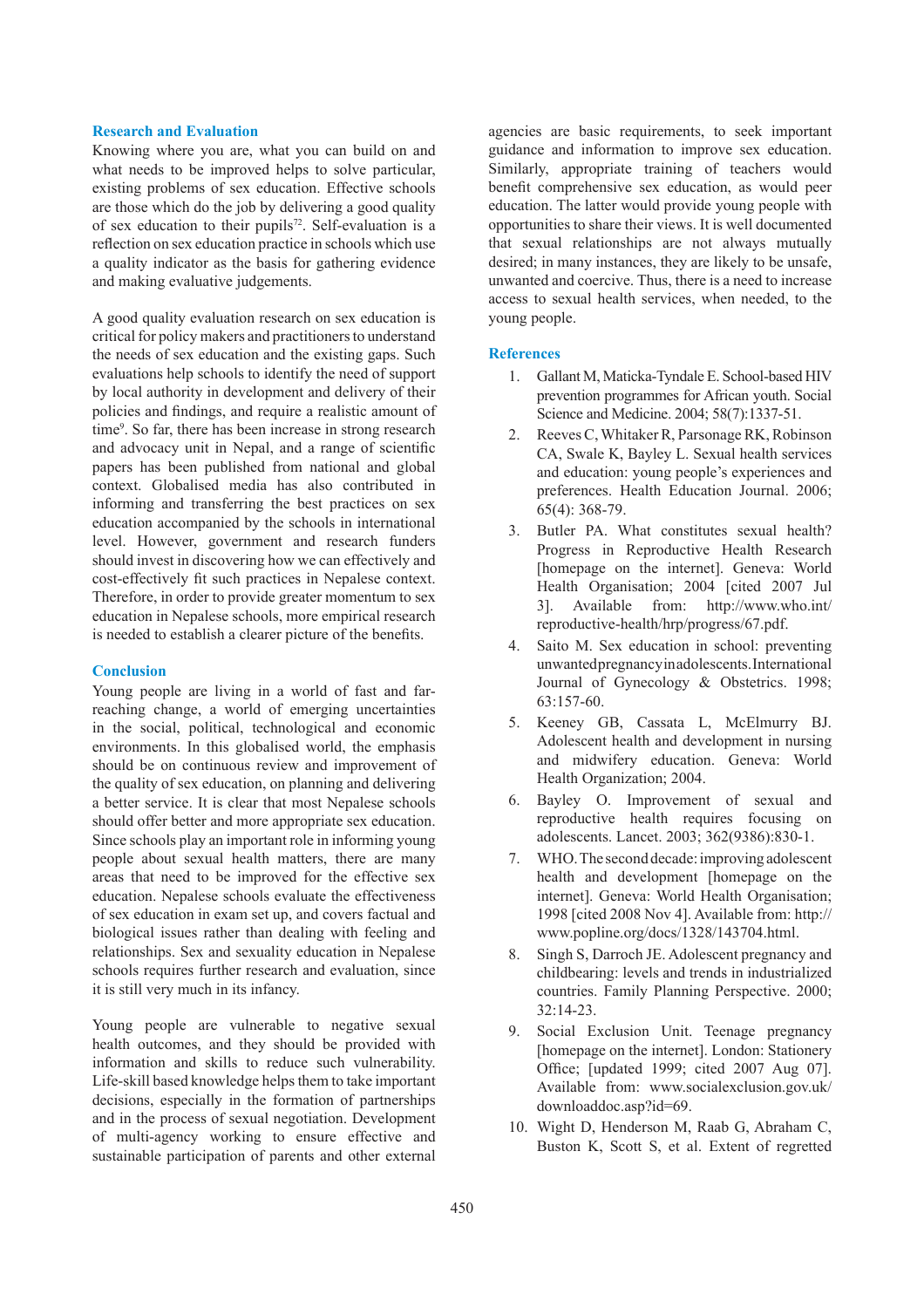sexual intercourse among young teenagers in Scotland: a cross sectional survey. British Medical Journal. 2000; 320:1243-4.

- 11. Frost JJ, Forrest JD. Understanding the impact of effective teenage pregnancy prevention programmes. Family Planning Perspective. 1995; 27:188-95.
- 12. Hughes J, McCauley AP. Improving the fit: adolescents' needs and future programmes for sexual reproductive health in developing countries. Studies in Family Planning. 1998; 29:233-45.
- 13. Oakley A, Fullerton D, Holland J. Behavioural interventions for HIV/AIDS prevention. AIDS. 1995; 9:479-86.
- 14. NIMH. Methodological overview of a multisite HIV prevention trial for populations at risk for HIV. AIDS, National Institutes of Mental Health. 1997; 11(Suppl.1):S1–S11.
- 15. Meyrick J, Swann C. An overview of the effectiveness of interventions and programmes aimed at reducing unintended conceptions in young people. London: Health Education Authority; 1998.
- 16. NDHS. Nepal Demographic and Health Survey. Kathmandu: Ministry of Health and Population, Government of Nepal; 2006.
- 17. Bhadra RP. A summary of the most important programme directed to issues of youth reproductive health in Nepal. Kathmandu: BP Memorial Health Foundation; 1999.
- 18. Upadhyay P. Challenge in implementing HIV/ AIDS/STD in prisons in Kathmandu, Nepal. In: AIDS Education Global Information System (AEGiS), editors. Proceedings of the 12th International Conference on AIDS; 1998 June 28-July 3; Geneva, Switzerland: International AIDS Society; 1998. p. 703-4.
- 19. Campbell BB, Reerink LH, Jenniskens F, Pathak LR. A Framework for developing reproductive health policies and programmes in Nepal. Reproductive Health Matters. 2003; 11(21):171-82.
- 20. Pradhan A, Strachan M. Adolescent's reproductive health in Nepal: status, policies, programmes and issues. Washington DC: Policy Project; 2003.
- 21. MOH. National adolescent health and development strategy. Kathmandu: Ministry of Health; Department of Health Service; 2000.
- 22. MOES. Health, population and environment. Kathmandu: Ministry of Education and Sports, Government of Nepal; 1999.
- 23. Karki KB. HIV/AIDS Education at schools in Nepal: students, teachers and parents perceptions and preferences. In: AIDS Education Global Information System (AEGiS), editors. Proceedings of the 15th International AIDS Conference; 2004 Jul 11-16; Bangkok, Thailand: International AIDS Society; 2004. p. 310.
- 24. Pokharel S, Kulczycki A, Shakya S. Schoolbased sex education in western Nepal: uncomfortable for both teachers and students. Reproductive Health Matters. 2006; 14(28):156- 61.
- 25. Aryal R, Adhikary U. Adolescent and youth in Nepal in population monograph of Nepal 2001. Kathmandu: National Planning Commission Secretariat; 2003. p. 325-52.
- 26. Mathur S, Mehta M, Malhotra A. Youth reproductive health in Nepal: is participation the answer [homepage on the internet]. Washington: International Centre for Research on Women; 2004. [cited 2008 Oct 28]. Available from: http://catalog.icrw.org/docs/nepal\_0104.pdf.
- 27. Buston K, Wight D, Hart G, Scott S. Implementation of a teacher-delivered sex education programme: obstacles and facilitating factors. Health Education Research. 2002; 17(1):59-72.
- 28. McCabe M. Report of the working group on sex education in Scottish schools [homepage on the internet]. Scotland, Edinburgh: Scottish Executive; [updated 2000 June 16; cited 2008 Aug 19]. Available from: http://www.scotland. gov.uk/Resource/Doc/158180/0042808.pdf.
- 29. Wight D, Scott S. Mandates and constraints on sex education in the east of Scotland. London: Medical Research Council; 1994.
- 30. Stone N, Ingham R, Simkhada P. Knowledge of sexual health issues among unmarried young people in Nepal. Asia-Pacific Population Journal. 2003; 18(2):33-54.
- 31. van Teijlingen E, Tucker J, Philip K, Spratt J, Pitchforth E, Imamura M, et al. A review of sex and relationships education in Scottish secondary schools (Full Report) [homepage on the internet]. Edinburgh: Health Scotland; [updated 2008; cited 2008 Oct 21]. Available from: www.healthscotland.com/uploads/ documents/6143-Final-SRE-summaryrep.pdf.
- 32. Kirby D, Short L, Collins J, Rugg D, Kolbe L, Howard M, et al. School-based programmes to reduce sexual risk behaviours: a review of effectiveness. Public Health Reports. 1994; 109:339-60.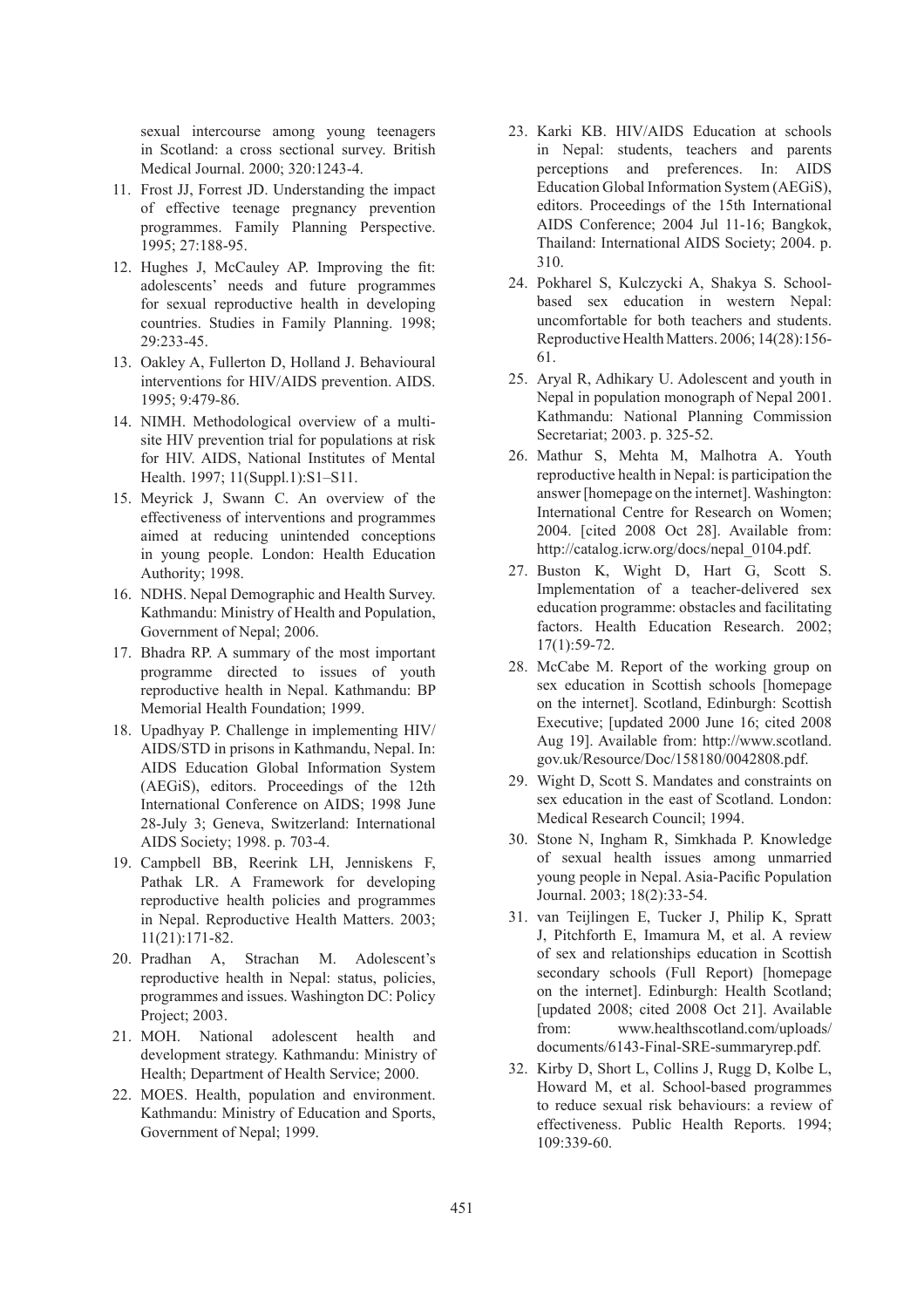- 33. Foucalt M. The history of sexuality; an introduction. Harmondsworth: Penguin; 1981. p. 1.
- 34. Measor L, Tiffin C, Fry K. Gender and sex education: a study of adolescent response. Gender and Education. 1996; 8:275-88.
- 35. Mahat G, Scoloveno MA. HIV/AIDS knowledge, attitude and beliefs among Nepalese adolescents. Journal of Advanced Nursing. 2006; 53(5):583-90.
- 36. Chaudhury RH, Ratne M, Rai V, de Rebello DM, Pradhan B. Socio-economic, demographic and reproductive health profiles of adolescents in SAARC countries [homepage on the internet]. Kathmandu: UNFPA; [updated 1998 July; cited 2008 Nov 01]. Available from: http://www. popline.org/docs/1283/139148.html.
- 37. Puri MC, Busza J. In forest and factories: sexual behaviour among young migrant workers in Nepal. Culture, Health and Sexuality. 2004; 6(2):145-58.
- 38. Gubhaju B. Adolescent's reproductive health in Asia. Asia-Pacific Population Journal 2002; 17(4):97-119.
- 39. Choe M, Hatmadji S, Podhisita C, Raymundo C, Thapa S. Substance use and premarital sex among adolescent in Indonesia, Nepal, the Philippines and Thailand. Asia-Pacific Population Journal. 2004; 19(1):5-26.
- 40. Dangal G. An update on teenage pregnancy. The Internet Journal of Gynaecology and Obstetrics [serial on the Internet]. 2005; [cited 2008 Aug 15]; 5(1): [about 9 screens]. Available from: http://www.ispub.com/ostia/index.php?xmlPri nter=true&xmlFilePath=journals/ijgo/vol5n1/ teenage.xml.
- 41. Teen Sexual Health. Teen sexual health; parents' forum [homepage on the internet]. Vancouver: Vancouver Costal Health; [updated 2008 Oct 7; cited 2008 Oct 14]. Available from: http:// www.vch.ca/teensexualhealth/parents\_forum/ parents\_forum.htm.
- 42. Gurubacharya BL, Subedi B. Sexual behaviour patterns in Nepal. Nepal: United Nations Fund for Population Activities; 1992. p. 8.
- 43. Scottish Executive. Respect and responsibility; sexual health strategy annual report. Edinburgh: Scottish Executive; 2006.
- 44. Todd J, Currie C, Smith R. Health behaviour of Scottish school children; sexual health in the 1990s, technical report-2. Edinburgh: University of Edinburgh; 1999.
- 45. Frankham J, MacLure M, Stronach I. Not under my roof: families talking about sex and AIDS. Horsham: Avert; 1992.
- 46. Prasai DP. Effectiveness of sexuality education program in Palpa district of Nepal. FPAN, Journal of Reproductive Health. 1999; 1(1):6- 12.
- 47. Sanzero L, Mahat G. Psychological factors in Nepali former commercial sex workers with HIV. Journal of Nursing Scholarship. 2003; 35(1):53-60.
- 48. Dahal G, Hennink M, Hinde A. Risky sexual behaviour among young men in Nepal; applications and policy working paper (A05/01). England: University of Southampton; 2005.
- 49. NCASC. Cumulative data of HIV and AIDS. Kathmandu: National Centre for AIDS and STD Control; 2008.
- 50. Regmi P, Simkhada B, van Teijlingen ER. Sexual and reproductive health status among young people in Nepal: opportunities and barriers for sexual health education and services utilisation. Kathmandu University Medical Journal. 2008; 6(22):248-56.
- 51. Evans DL, Tripp JH. Sex education; the case for primary prevention and peer education. Current Paediatrics. 2006; 16(2):95-9.
- 52. Reid M. Teen sexual health advertising post-test research. Edinburgh: Health Education Board of Scotland; 1999.
- 53. Health Education Authority/BMRB. Sexual health matters survey. London: Health Education Authority; 1998.
- 54. Waszak C, Thapa S, Davey J. The influence of gender norms on the reproductive health of adolescent in Nepal; perspective of youth. Geneva: World Health Organization; 2003.
- 55. Magnani R, MacIntyre K, Karim A, Brown L, Hutchinson P, Kaufman C, et al. The impact of life skills education on adolescent sexual risk behaviours in KwasZulu-Natal, South Africa. Journal of Adolescent Health. 2005; 36(4):289- 304.
- 56. ESCAP. Young people-partners in HIV/AIDS prevention [homepage on the internet]. New York: United Nations; [cited 2008 June 22]. Available from: http://unescap.org/esid/hds/ pubs/2301/pub2301.pdf.
- 57. Aggleton P, Campbell C. Working with young people-towards an agenda for sexual health. Sexual and Relationship Therapy. 2000; 15(3):283-96.
- 58. Sciacca JP. Student peer health education: a powerful yet inexpensive helping strategy. The Peer Facilitator Quarterly. 1987; 5:4-6.
- 59. Forrest S, Strange V, Oakley A. A comparison of students' evaluations of a peer-delivered sex